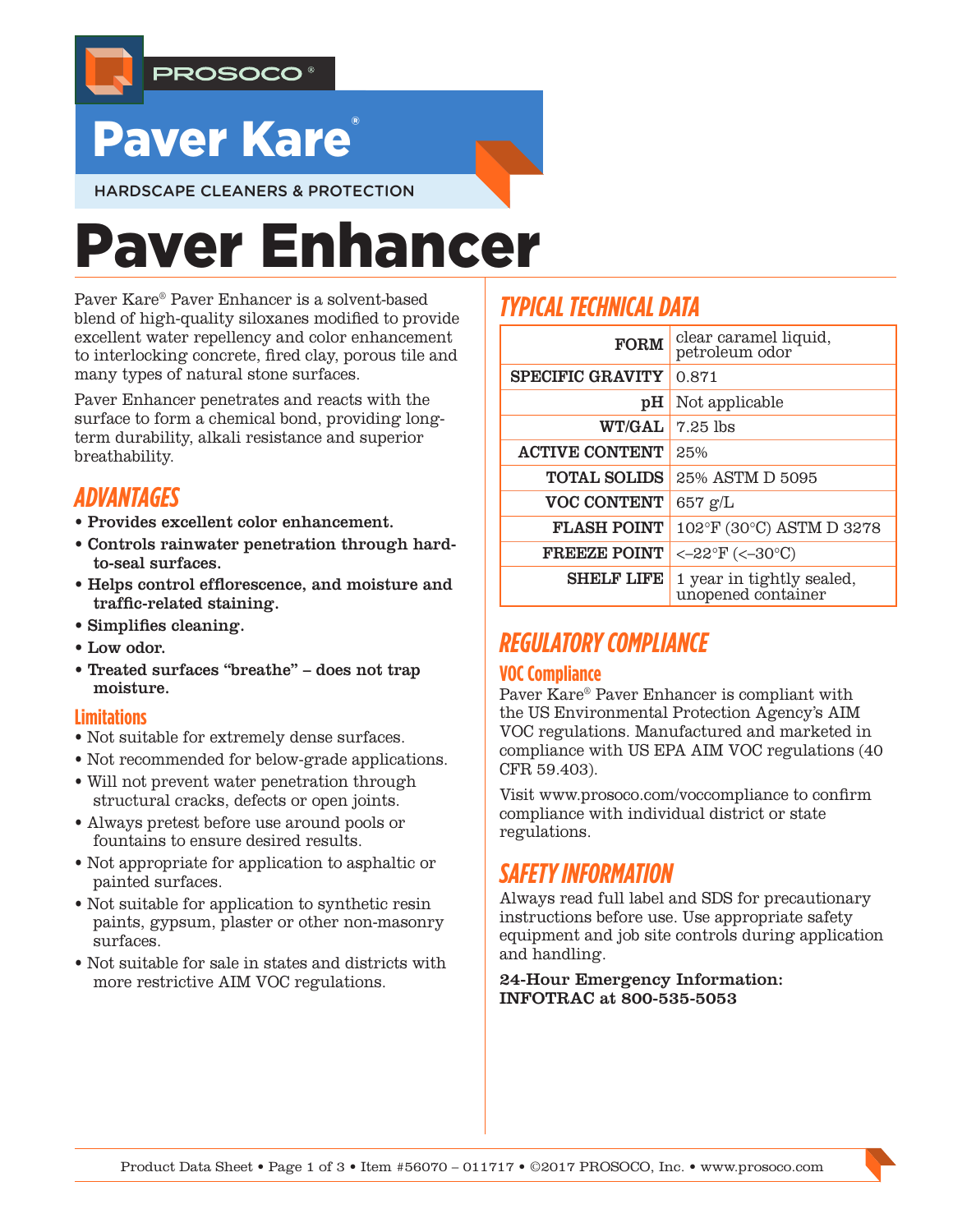## **Product Data Sheet Paver Kare® Paver Enhancer**

## *PREPARATION*

Protect people, vehicles, property, plants, painted surfaces, metal, anodized aluminum and all non masonry surfaces from product, rinse, residue, fumes, splash and wind drift. Use polyethylene or other tested protective material. Protect and/or divert pedestrian and auto traffic.

Ensure fresh air entry and cross ventilation during application and drying. Extinguish all flames, pilot lights and other potential sources of ignition during use and until all vapors are gone. Avoid exposing passersby and building occupants to product, fumes and mist.

Surface should be clean, dry and absorbent. If cleaning is necessary, use the appropriate Sure Klean® or Enviro Klean® cleaner. Do not use raw acids. Let cleaned surfaces dry completely. Let newly constructed and repointed surfaces cure for 28 days before application. Sealing and caulking compounds should be in place and cured before application.

NOTE: Some floor and wall systems incorporate asphaltic or other crack-suppression membranes. This deeply penetrative protective treatment may penetrate through exposed stone, tile, grout, or paver surfaces and react with the membrane to mobilize objectionable staining. Always pretest to ensure desired results.

#### **Surface and Air Temperatures**

Surface and air temperatures should be 40–90°F (4–32°C) during application. Higher temperatures evaporate solvent carrier and reduce penetration. If freezing conditions exist before application, let masonry thaw.

#### **Equipment**

Spray application utilizing a pump-up or low pressure (20 psi) sprayer is recommended. Fit spray equipment with stainless steel or brass fittings and gaskets suitable for solvent solutions. Fan spray tips are recommended to avoid atomizing the material.

Apply with nylon brushes and rollers or other synthetic solvent-resistant material.

#### **Storage and Handling**

Store in a cool, dry place away from potential ignition sources. Keep container tightly sealed when not dispensing. Do not alter or mix with other chemicals. Published shelf life assumes upright storage of factory-sealed containers in a dry place. Maintain temperature of 45–100°F (7–38°C). Do not double stack pallets. Dispose of unused product and container in accordance with local, state and federal regulations.

## *APPLICATION*

Read "Preparation" and the Safety Data Sheet before use. ALWAYS TEST each type of surface for suitability and results before overall application. Test using the following application instructions. Let test dry thoroughly before inspection.

#### **Dilution & Mixing**

Do not dilute or alter. Apply as packaged. Stir or mix well before use.

#### **Typical Coverage Rates**

Coverage varies based on paver texture and porosity. Always test.

Concrete Pavers

• 60–100 sq.ft. (6–9 sq.m.) per gallon

#### Clay Pavers

• 250–325 sq.ft. (23–30 sq.m.) per gallon

Sandstone Pavers

• 100–150 sq.ft. (9–14 sq.m.) per gallon

#### **Application Instructions**

#### Sprayer Application: Horizontal Surfaces

Apply in a single, saturating application. Use enough to keep the surface wet for 2 to 3 minutes before penetrating. Lightly broom out puddles. Use clean absorbent towels to pick up excess material that doesn't immediately penetrate. Over application, surface buildup or prolonged puddling can cause discoloration.

Sprayer Application: Vertical Surfaces

Thoroughly saturate the surface. Use enough for a rundown of 6–8 inches below the spray pattern. Brush out heavy runs and drips.

#### Brush or Roller Application

Saturate the surface. Avoid excessive overlapping. Brush out runs and drips to avoid buildup.

On dense natural stone, use a soft cloth or lamb's wool. Let Paver Enhancer penetrate for 2 to 5 minutes. Wipe up excess.